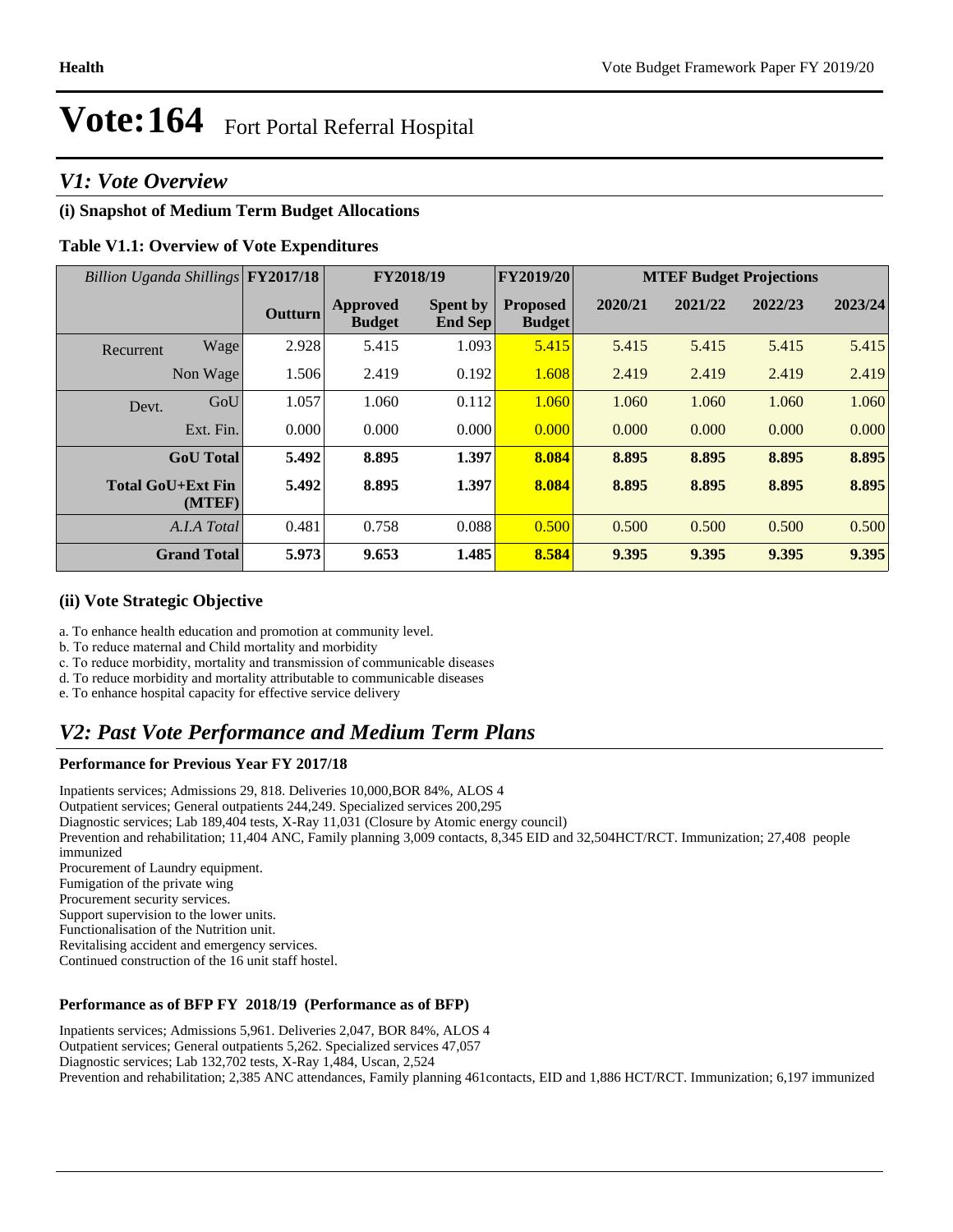#### **FY 2019/20 Planned Outputs**

Inpatients services; Admissions 30,000. Deliveries 10,000, Blood transfusion 3500, BOR 84%, ALOS 4. Outpatient services; General outpatients 244,500. Specialized services 200,500

Diagnostic services; Lab 250,000,404 tests, X-Ray 20,000. Prevention and rehabilitation; 15,000 ANC, Family planning 5000 contacts, 10,000 EID and 50,000HCT/RCT. Immunization; 40,000.

Management and support services; 4 quarterly reports, 12 management & 6 board meetings, 8 contract meetings, timely payments of works and services. Human resource; timely payroll management, Medical record; timely HIMS reports, internal audit; 4 quarterly reports. Medical and nonmedical equipment.Completion of the 16 units staff hostel, fencing of hospital boundaries. Support supervision to the lower units. Revitalizing accident and emergency services.Completion of staff hostel.

#### **Medium Term Plans**

Support supervision to lower facilities To expand the scope culture and sensitivity services in the facility laboratories, & specialized imaging services Equipment User Training for the hospital and the region. Functionalize the theaters at HCIVs in the catchment area. Strengthen Mortality and morbidity audits. Implement 5S- CQI-TQM in all hospital units Improve on our records management by constructing a registry and archive to promote continuity of care. Continue with fencing of the hospital land and start construction of Administration, causality and staff houses. Procure new medical and non- medical equipment while servicing and maintaining the existing one.

#### **Efficiency of Vote Budget Allocations**

Procurement of spare parts for the regional maintenance workshop will reduce on the downtime of medical equipment. Cleaning hospital premises will reduce the risk of hospital Acquired infections. Fencing the hospital will limit intruders and encroachers who utilize hospital utilities. Referred patients will receive appropriate care based on level of service delivery. Support supervision will build capacity for service delivery at the lower levels and decongest the hospital. New equipment will lead to improved service delivery.

#### **Vote Investment Plans**

The hospital will pay retention fee of UGX250M on the 16 unit staff hostel, procure an ultra sound machine at UGX150M, start a phased construction of the perimeter wall fence, procure 450 pieces of patient mattresses, start a phased installation of solar security lights around the hospital and procure assorted medical equipment.

#### **Major Expenditure Allocations in the Vote for FY 2019/20**

The hospital will spend over 5b in wage under Hospital Management, UGX186M on utilities, and claening wards at 64M, fuel 76M for referrals, generator and incinerator under inpatient services. The hospital will spend UGX 100M to procure spare parts for Regional maintainance workshop.The hospital intends to procure an ultrasound machine at UGX150M, two dental chairs costing UGX 70M, Patient mattresses at UGX50M, start on a perimeter wall at UGX500M.

#### **V3: PROGRAMME OUTCOMES, OUTCOME INDICATORS AND PROPOSED BUDGET ALLOCATION**

#### **Table V3.1: Programme Outcome and Outcome Indicators**

| Vote Controller :                                       |                                                                                                                   |  |  |  |  |
|---------------------------------------------------------|-------------------------------------------------------------------------------------------------------------------|--|--|--|--|
| <b>Programme:</b>                                       | <b>56 Regional Referral Hospital Services</b>                                                                     |  |  |  |  |
| <b>Programme Objective:</b>                             | To provide general and specialized services which are inclusive to the catchment population in Rwenzori<br>Region |  |  |  |  |
| <b>Responsible Officer:</b>                             | <b>Hospital Director</b>                                                                                          |  |  |  |  |
| <b>Programme Outcome:</b>                               | <b>Quality and accessible Regional Referral Hospital Services</b>                                                 |  |  |  |  |
| Sector Outcomes contributed to by the Programme Outcome |                                                                                                                   |  |  |  |  |
| 1. Improved quality of life at all levels               |                                                                                                                   |  |  |  |  |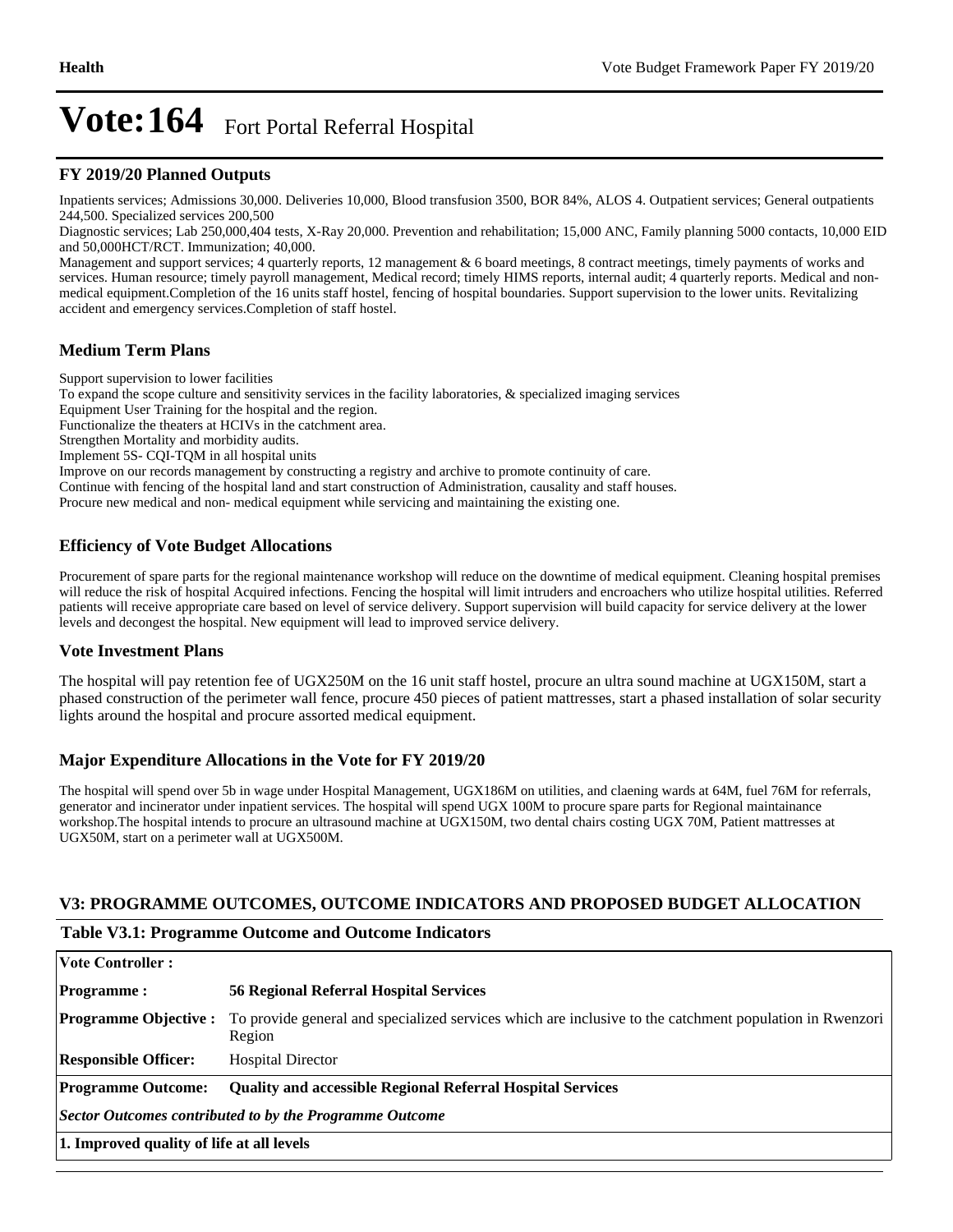|                                                                     | <b>Performance Targets</b> |                          |           |                 |                          |                          |                          |  |  |
|---------------------------------------------------------------------|----------------------------|--------------------------|-----------|-----------------|--------------------------|--------------------------|--------------------------|--|--|
| <b>Programme Performance Indicators (Output)</b>                    | 2017/18<br>Actual          | 2018/19<br><b>Target</b> | Base year | <b>Baseline</b> | 2019/20<br><b>Target</b> | 2020/21<br><b>Target</b> | 2021/22<br><b>Target</b> |  |  |
| $\cdot$ % increase of specialized clinic outpatients<br>attendances | 5%                         | 5%                       | $5\%$     |                 |                          |                          |                          |  |  |
| $\cdot$ % increase of diagnostic investigations carried             |                            |                          |           |                 |                          | 5%                       | 5%                       |  |  |
| • Bed occupancy rate                                                |                            |                          |           |                 | 85%                      | 85%                      | 85%                      |  |  |

### **Table V3.2: Past Expenditure Outturns and Medium Term Projections by Programme**

| <b>Billion Uganda shillings</b>         | 2017/18        | 2018/19                                   |        | 2019-20                          | <b>MTEF Budget Projections</b> |         |         |         |
|-----------------------------------------|----------------|-------------------------------------------|--------|----------------------------------|--------------------------------|---------|---------|---------|
|                                         | <b>Outturn</b> | <b>Approved Spent By</b><br><b>Budget</b> | End O1 | <b>Proposed</b><br><b>Budget</b> | 2020-21                        | 2021-22 | 2022-23 | 2023-24 |
| Vote: 164 Fort Portal Referral Hospital |                |                                           |        |                                  |                                |         |         |         |
| 56 Regional Referral Hospital Services  | 5.762          | 8.895                                     | .546   | 8.084                            | 8.895                          | 8.895   | 8.895   | 8.895   |
| Total for the Vote                      | 5.762          | 8.895                                     | 1.546  | 8.084                            | 8.895                          | 8.895   | 8.895   | 8.895   |

### **V4: SUBPROGRAMME PAST EXPENDITURE OUTTURNS AND PROPOSED BUDGET ALLOCATIONS**

#### **Table V4.1: Past Expenditure Outturns and Medium Term Projections by SubProgramme**

| Billion Uganda shillings                                                | 2017/18               | FY 2018/19            |                          | 2019-20                          | <b>Medium Term Projections</b> |         |         |         |
|-------------------------------------------------------------------------|-----------------------|-----------------------|--------------------------|----------------------------------|--------------------------------|---------|---------|---------|
|                                                                         | <b>Outturn Budget</b> | <b>Approved Spent</b> | $ $ By<br><b>End Sep</b> | <b>Proposed</b><br><b>Budget</b> | 2020-21                        | 2021-22 | 2022-23 | 2023-24 |
| <b>Programme: 56 Regional Referral Hospital Services</b>                |                       |                       |                          |                                  |                                |         |         |         |
| 01 Fort Portal Referral Hospital Services                               | 4.530                 | 7.624                 | 1.422                    | 6.813                            | 7.624                          | 7.624   | 7.624   | 7.624   |
| 02 Fort Portal Referral Hospital Internal Audit                         | 0.016                 | 0.016                 | 0.000                    | 0.016                            | 0.016                          | 0.016   | 0.016   | 0.016   |
| 03 Fort Portal Regional Maintenance                                     | 0.183                 | 0.194                 | 0.012                    | 0.194                            | 0.194                          | 0.194   | 0.194   | 0.194   |
| 1004 Fort Portal Rehabilitation Referral Hospital                       | 0.920                 | 0.900                 | 0.112                    | 0.790                            | 0.790                          | 0.790   | 0.790   | 0.790   |
| 1470 Institutional Support to Fort Portal Regional<br>Referral Hospital | 0.137                 | 0.160                 | 0.000                    | 0.270                            | 0.270                          | 0.270   | 0.270   | 0.270   |
| <b>Total For the Programme: 56</b>                                      | 5.786                 | 8.895                 | 1.546                    | 8.084                            | 8.895                          | 8.895   | 8.895   | 8.895   |
| <b>Total for the Vote:164</b>                                           | 5.786                 | 8.895                 | 1.546                    | 8.084                            | 8.895                          | 8.895   | 8.895   | 8.895   |

### **Table V4.2: Key Changes in Vote Resource Allocation**

| Major changes in resource allocation over and above the<br>previous financial year | Justification for proposed Changes in Expenditure and<br><b>Outputs</b> |  |  |  |  |
|------------------------------------------------------------------------------------|-------------------------------------------------------------------------|--|--|--|--|
| Vote :164 Fort Portal Referral Hospital                                            |                                                                         |  |  |  |  |
| Programme: 56 Fort Portal Referral Hospital                                        |                                                                         |  |  |  |  |
| Output: 03 Medicines and health supplies procured and dispensed                    |                                                                         |  |  |  |  |
| Change in Allocation (UShs Bn):<br>0.010                                           | A budget has been provided for off-loading of EMHS at the<br>facility.  |  |  |  |  |
| Output: 06 Prevention and rehabilitation services                                  |                                                                         |  |  |  |  |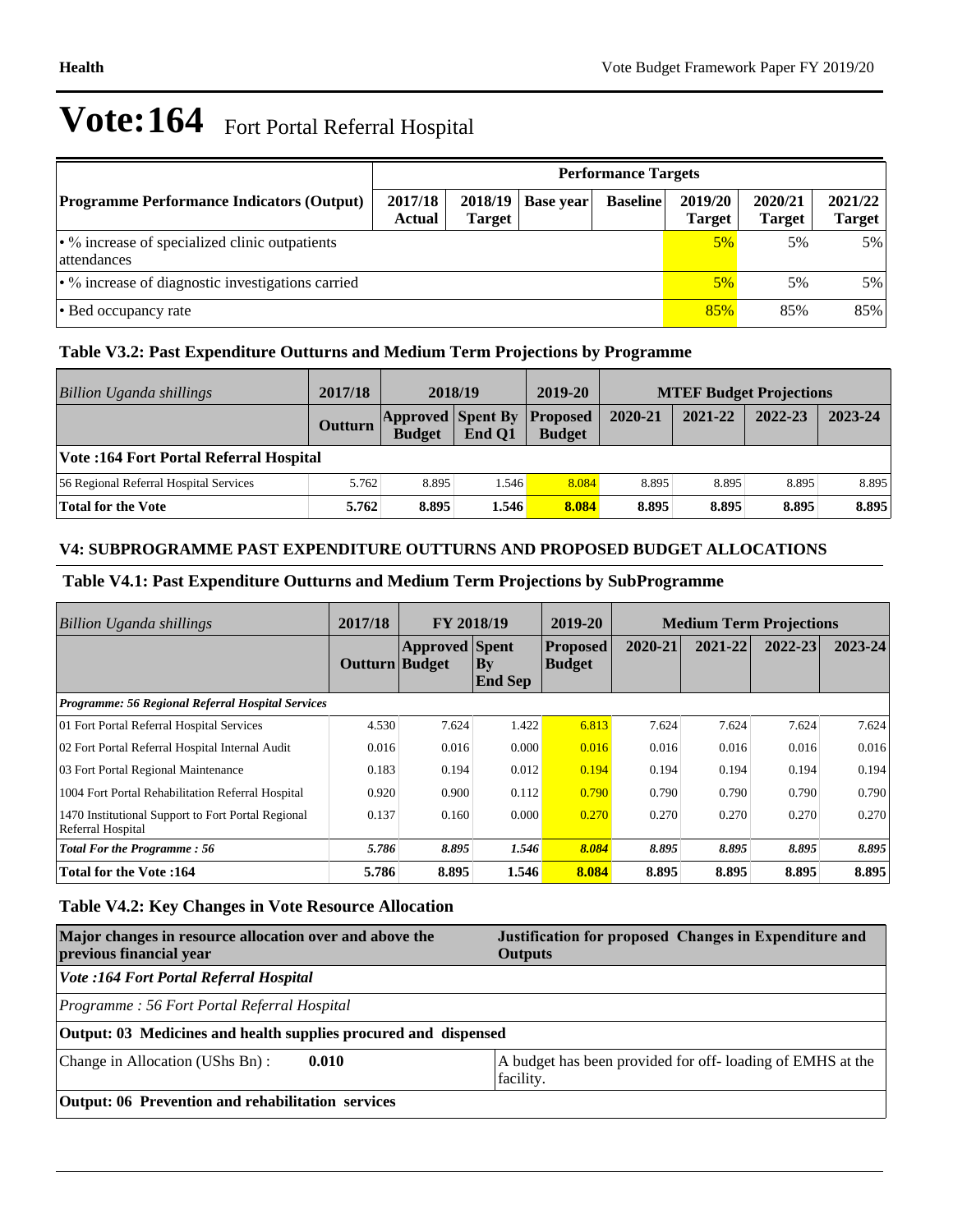| Change in Allocation (UShs Bn):                          | 0.026   | The hospital has started Facility based nutrittion<br>rehabilitation services, whereby special meals will be<br>provided for malnourished children. The hospital will be<br>doing demonstration sessions for the community. This<br>requires a budget. |
|----------------------------------------------------------|---------|--------------------------------------------------------------------------------------------------------------------------------------------------------------------------------------------------------------------------------------------------------|
| <b>Output: 07 Immunisation Services</b>                  |         |                                                                                                                                                                                                                                                        |
| Change in Allocation (UShs Bn):                          | (0.011) | Funds have been relocated to prevention and rehabilitation<br>services                                                                                                                                                                                 |
| Output: 77 Purchase of Specialised Machinery & Equipment |         |                                                                                                                                                                                                                                                        |
| Change in Allocation (UShs Bn):                          | (0.160) | Procurement of laundry equipment is expected to be<br>complete within FY 2018/19                                                                                                                                                                       |
| <b>Output: 80 Hospital Construction/rehabilitation</b>   |         |                                                                                                                                                                                                                                                        |
| Change in Allocation (UShs Bn):                          | 0.540   | The hospital will start a new project of constructing a<br>perimeter wall to secure hospital land.                                                                                                                                                     |
| Output: 81 Staff houses construction and rehabilitation  |         |                                                                                                                                                                                                                                                        |
| Change in Allocation (UShs Bn):                          | (0.650) | Construction of a 16 unit staff hostel is expected to end<br>March 2019, the allocated budget of UGX250M is to pay for<br>retention fee at the end of liability perion.                                                                                |
| <b>Output: 85 Purchase of Medical Equipment</b>          |         |                                                                                                                                                                                                                                                        |
| Change in Allocation (UShs Bn):                          | 0.270   | The entity intends to procure an ultra sound machine at a cost<br>of UGX 150M, two dental chairs at UGX 70M, Patient<br>matresses UGX 50M.                                                                                                             |

### **Table V4.3: Major Capital Investment (Capital Purchases outputs over 0.5Billion)**

|                                                                                                                                  | FY 2019/20                     |                                                    |                                                                                                                                                                        |  |
|----------------------------------------------------------------------------------------------------------------------------------|--------------------------------|----------------------------------------------------|------------------------------------------------------------------------------------------------------------------------------------------------------------------------|--|
| <b>Appr. Budget and Planned Outputs</b>                                                                                          |                                | <b>Expenditures and Achievements</b><br>by end Sep | <b>Proposed Budget and Planned Outputs</b>                                                                                                                             |  |
| Vote 164 Fort Portal Referral Hospital                                                                                           |                                |                                                    |                                                                                                                                                                        |  |
| Programme: 56 Regional Referral Hospital Services                                                                                |                                |                                                    |                                                                                                                                                                        |  |
| Project: 1004 Fort Portal Rehabilitation Referral Hospital                                                                       |                                |                                                    |                                                                                                                                                                        |  |
| <b>Output: 80 Hospital Construction/rehabilitation</b>                                                                           |                                |                                                    |                                                                                                                                                                        |  |
| <b>Total Output Cost(Ushs</b><br>Thousand):                                                                                      | 0.000                          | 0.000                                              | One heavy Ultrasound machine procured<br>Phase one of perimeter wall fence<br>completed.<br>Ten solar security lights installed<br>Two dental chairs prosured<br>0.540 |  |
| Gou Dev't:                                                                                                                       | 0.000                          | 0.000                                              | 0.540                                                                                                                                                                  |  |
| Ext Fin:                                                                                                                         | 0.000                          | 0.000                                              | 0.000                                                                                                                                                                  |  |
| A.I.A:                                                                                                                           | 0.000                          | 0.000                                              | 0.000                                                                                                                                                                  |  |
| Output: 81 Staff houses construction and rehabilitation                                                                          |                                |                                                    |                                                                                                                                                                        |  |
| Continuation of construction of a 16 unit staff<br>hostel. Expecting about 80% completion by the end 16 unit staff hostel at 65% | 16 unit staff hostel completed |                                                    |                                                                                                                                                                        |  |

completion

of the financial year 2018/19.